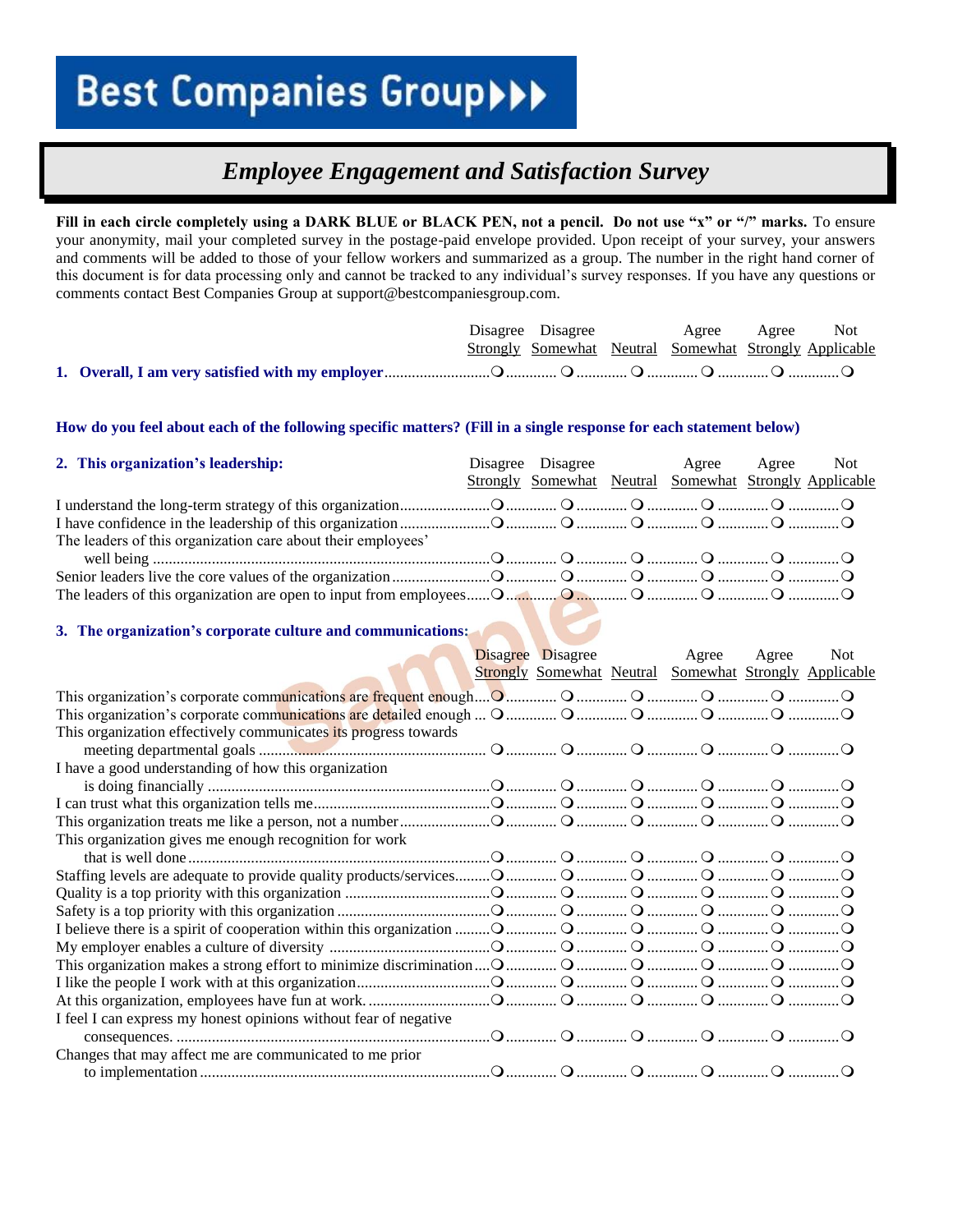| 4. Your role within this organization:                           | Disagree Disagree | Agree<br>Strongly Somewhat Neutral Somewhat Strongly Applicable | Agree | <b>Not</b> |
|------------------------------------------------------------------|-------------------|-----------------------------------------------------------------|-------|------------|
|                                                                  |                   |                                                                 |       |            |
|                                                                  |                   |                                                                 |       |            |
|                                                                  |                   |                                                                 |       |            |
|                                                                  |                   |                                                                 |       |            |
|                                                                  |                   |                                                                 |       |            |
|                                                                  |                   |                                                                 |       |            |
| I am able to maintain a reasonable balance between work and      |                   |                                                                 |       |            |
|                                                                  |                   |                                                                 |       |            |
|                                                                  |                   |                                                                 |       |            |
|                                                                  |                   |                                                                 |       |            |
| I understand the importance of my role to the success of         |                   |                                                                 |       |            |
|                                                                  |                   |                                                                 |       |            |
|                                                                  |                   |                                                                 |       |            |
|                                                                  |                   |                                                                 |       |            |
| 5. Your work environment:                                        |                   | Disagree Disagree Agree Agree                                   |       | Not        |
|                                                                  |                   | Strongly Somewhat Neutral Somewhat Strongly Applicable          |       |            |
|                                                                  |                   |                                                                 |       |            |
|                                                                  |                   |                                                                 |       |            |
|                                                                  |                   |                                                                 |       |            |
|                                                                  |                   |                                                                 |       |            |
|                                                                  |                   |                                                                 |       |            |
|                                                                  |                   |                                                                 |       |            |
|                                                                  |                   |                                                                 |       |            |
| 6. Your relationship with your immediate supervisor:             |                   | Disagree Disagree Agree Agree                                   |       | Not        |
|                                                                  |                   | Strongly Somewhat Neutral Somewhat Strongly Applicable          |       |            |
|                                                                  |                   |                                                                 |       |            |
|                                                                  |                   |                                                                 |       |            |
|                                                                  |                   |                                                                 |       |            |
|                                                                  |                   |                                                                 |       |            |
|                                                                  |                   |                                                                 |       |            |
|                                                                  |                   |                                                                 |       |            |
|                                                                  |                   |                                                                 |       |            |
|                                                                  |                   |                                                                 |       |            |
|                                                                  |                   |                                                                 |       |            |
|                                                                  |                   |                                                                 |       |            |
|                                                                  |                   |                                                                 |       |            |
|                                                                  |                   |                                                                 |       |            |
| 7. Training, development and resources:                          | Disagree Disagree | Agree                                                           | Agree | <b>Not</b> |
|                                                                  |                   | Strongly Somewhat Neutral Somewhat Strongly Applicable          |       |            |
|                                                                  |                   |                                                                 |       |            |
|                                                                  |                   |                                                                 |       |            |
| This organization provides the technology, equipment and         |                   |                                                                 |       |            |
|                                                                  |                   |                                                                 |       |            |
|                                                                  |                   |                                                                 |       |            |
| The software and program applications I use to do my job are     |                   |                                                                 |       |            |
|                                                                  |                   |                                                                 |       |            |
|                                                                  |                   |                                                                 |       |            |
| Technology issues affecting my work are communicated to me       |                   |                                                                 |       |            |
|                                                                  |                   |                                                                 |       |            |
| This organization helps me pursue a career path that aligns      |                   |                                                                 |       |            |
|                                                                  |                   |                                                                 |       |            |
| This organization encourages me to develop professionally and/or |                   |                                                                 |       |            |
|                                                                  |                   |                                                                 |       |            |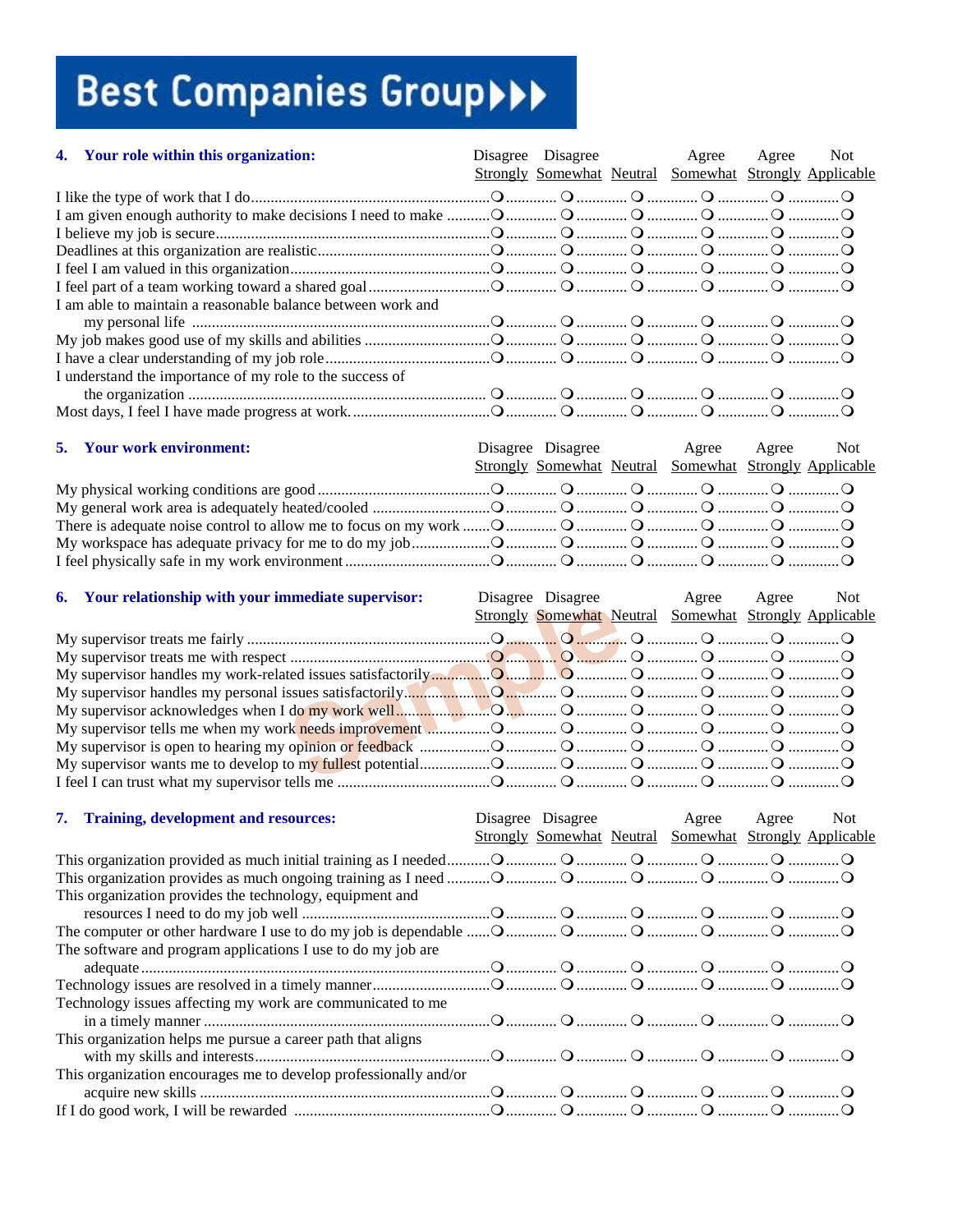| 8. Pay and Benefits:                                                                                           |  | Disagree Disagree Agree<br>Strongly Somewhat Neutral Somewhat Strongly Applicable | Agree | <b>Not</b> |
|----------------------------------------------------------------------------------------------------------------|--|-----------------------------------------------------------------------------------|-------|------------|
|                                                                                                                |  |                                                                                   |       |            |
| Specifically, I'm satisfied with the:                                                                          |  |                                                                                   |       |            |
|                                                                                                                |  |                                                                                   |       |            |
|                                                                                                                |  |                                                                                   |       |            |
|                                                                                                                |  |                                                                                   |       |            |
|                                                                                                                |  |                                                                                   |       |            |
|                                                                                                                |  |                                                                                   |       |            |
|                                                                                                                |  |                                                                                   |       |            |
|                                                                                                                |  |                                                                                   |       |            |
|                                                                                                                |  |                                                                                   |       |            |
|                                                                                                                |  |                                                                                   |       |            |
| 9. Overall feelings about your employment experience:                                                          |  | Disagree Disagree Agree<br>Strongly Somewhat Neutral Somewhat Strongly Applicable | Agree | <b>Not</b> |
|                                                                                                                |  |                                                                                   |       |            |
|                                                                                                                |  |                                                                                   |       |            |
|                                                                                                                |  |                                                                                   |       |            |
| I feel this organization has created an environment                                                            |  |                                                                                   |       |            |
|                                                                                                                |  |                                                                                   |       |            |
| I plan to continue my career with this organization for                                                        |  |                                                                                   |       |            |
| I would recommend this organization's products/services to a friend. O. Manual O. Manual O. Manual O. Manual O |  |                                                                                   |       |            |
|                                                                                                                |  |                                                                                   |       |            |

NOTE: We recommend that you do not include your name or other identifying remarks in your responses to the two open-ended questions listed below. Please do not exceed the space provided below.

10. What does this organization do that makes it a place where people would want to work?

11. What can this organization do to increase your satisfaction and productivity as an employee?